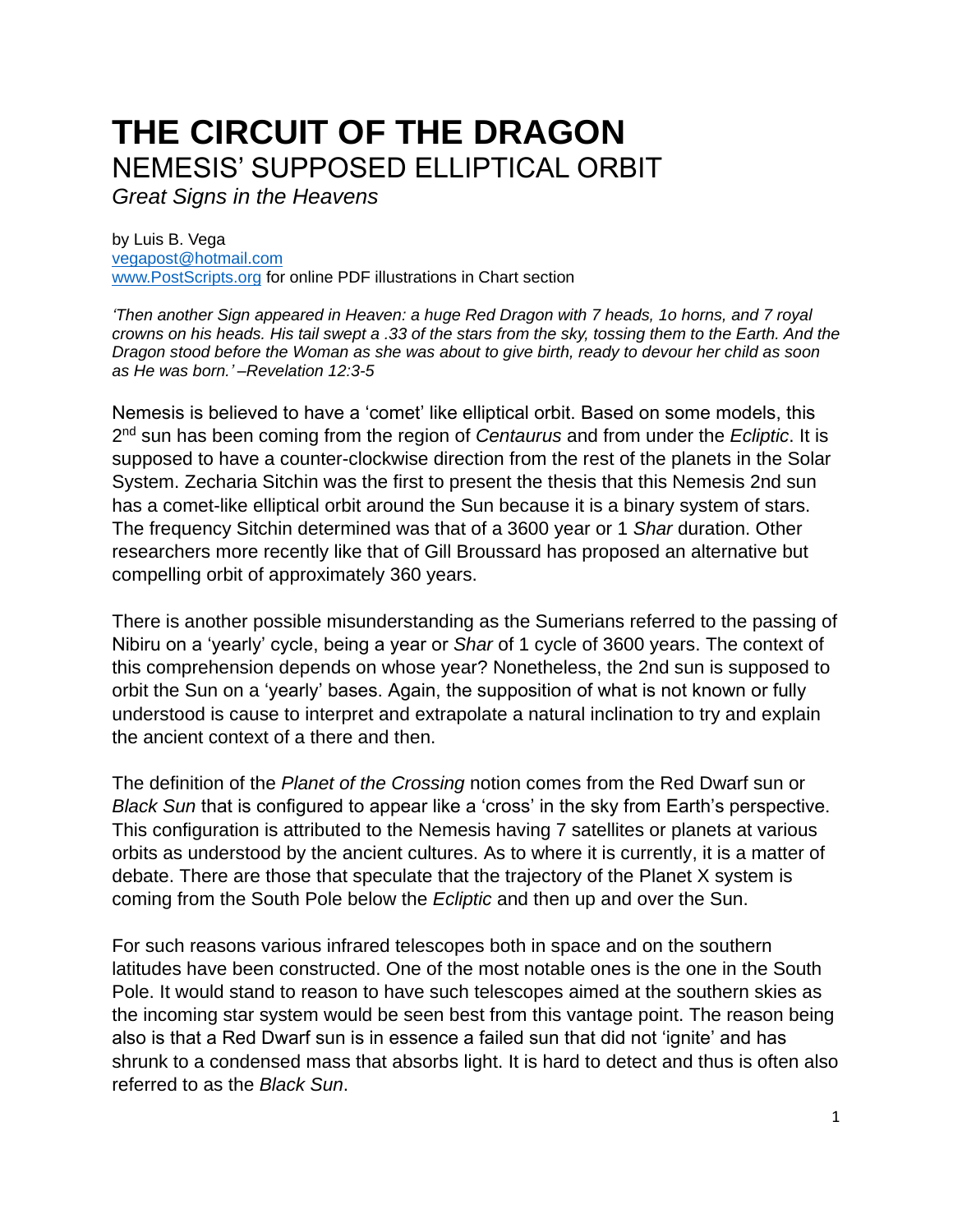## **The Clues to the Circuit**

This study suggests that the trajectory of Nemesis has a path or trajectory that loops around the *Stargates of the Cosmos*. Based on this assumption, the trajectory model when placed against the zodiac presents a very interesting path. The following is a proposed circuit of Nemesis with its elliptical orbit pattern. The clues will be pieced together like a jigsaw puzzle as only certain pieces of information can be assessed based on what is public information and researched already. The piecing together of what could be the elliptical orbit of the  $2<sup>nd</sup>$  sun of the Solar System is circumstantial at best. As of now, there has been no real assertion of what that the orbit is or will be. Perhaps the space and intelligent agencies of the world do know as does the Vatican that is also tracking Nemesis with its L.U.C.I.F.E.R. infrared telescope.

A tapestry will be configured using the Cosmos as the canvas backdrop. The various pieces will be place and explained to configure the overall speculative orbit of the *Red Dragon.* To start off with, the Ecliptic line will be the center piece and delineation of the canvas. At either side of the Cosmos for the purposes of illustration will be the 2 *Celestial Gates* of the Heavens and identified. These are the *Golden Gate* in the south and the Silver Gate in the North. The border line of the Zodiac occurs in the middle of the Canvas, in the West direction. The beginning of the Zodiac or *Mazzaroth* starts with *Virgo* and end or concluded with *Leo*. According to the research of E.W. Bullinger, the *Mazzaroth* is in itself a tapestry of the Gospel message written in the Stars.

This is the 'Silent Witness' that the Apostle Paul refers to as a witness in the book of Romans. This witness is against a rebellion human race that seeks only excuses for believing that a 'god' or Creator cannot possibly exist, nor that He is a moral and just one that requires accountability for one's actions. This depiction of the Cosmic canvas will be from the perspective of viewing it from Earth. Of interest, this rendition of the Cosmic canvas has the Celestial Meridian as a perfect circle. Although this Cosmic canvas is 2 dimensional, realize that the rendering of the elliptical orbit of Nemesis is 3 dimensional at best and will only and can only approximate a schematic drawing on such a chart. From this point on, now that the parameters of the Cosmic canvas have been established, one will piece together the various clues as researched from ancient depictions, innuendoes, occult texts, and supposed scientific references.

As the elliptical path of Nemesis, or the 2<sup>nd</sup> sun which is believed to be a Red Dwarf has a counterclockwise orientation, the illustrated pieces to be composed onto the Cosmic canvas will start on the northern side that is the right side with the *Silver Gate*. A major piece of evidence comes from the ancient renderings of Egyptian depictions or the *Apis* bull or *Taurus*. They are always signified by a red disc orb in-between the horns of *Taurus*. Many believe that this signifies the Sun as it does travel on the Ecliptic inbetween the horns of *Taurus*. Thus it is natural to suppose that the Egyptians referenced this astrological motif as a 'god'.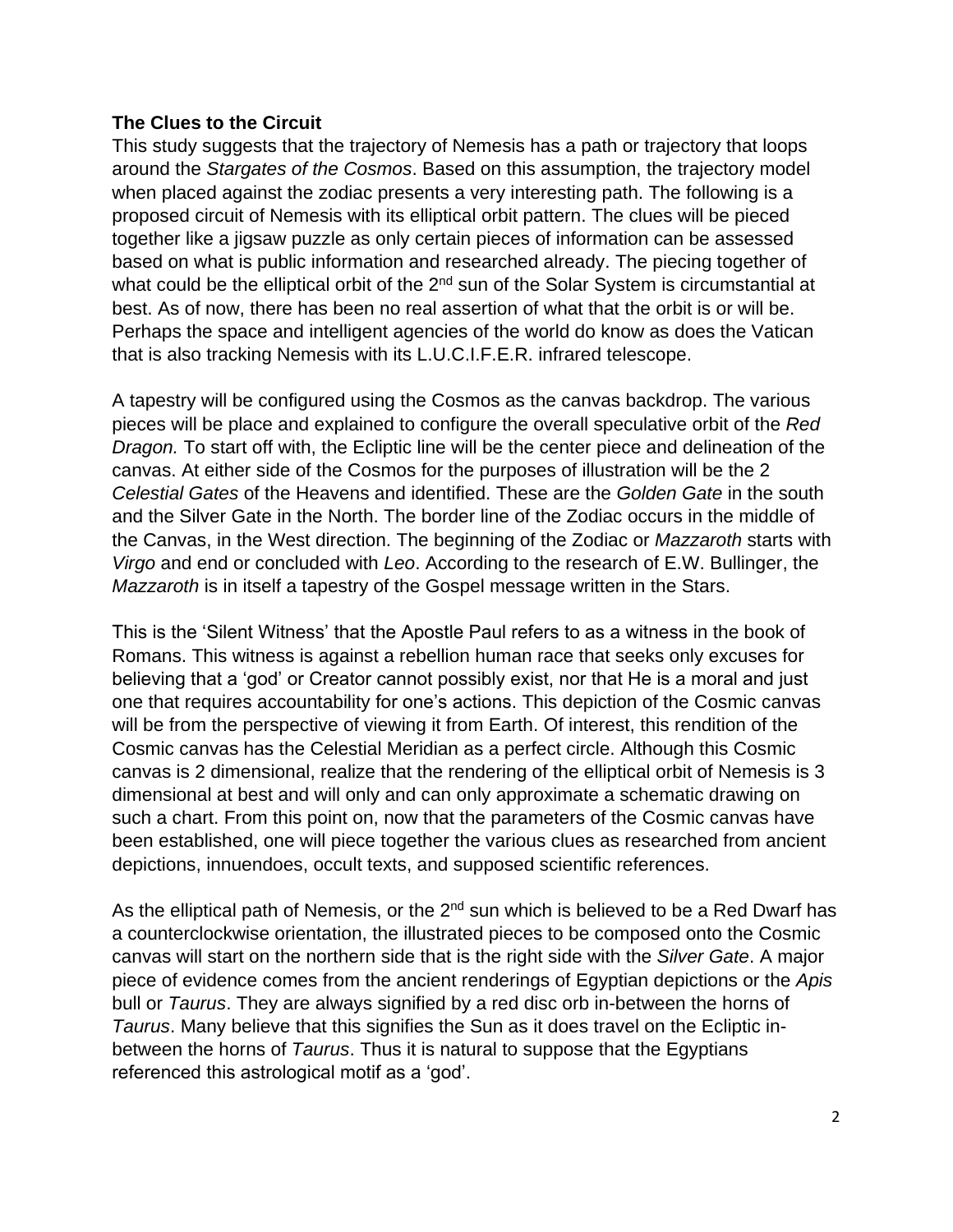### **The Silver Gate**

Much of the ancient Egyptian carvings, artistic reliefs and paintings, this disc is not concerning the Sun as in the center of the present day Solar System. This study strongly suggests that it is in fact the depiction of Nemesis, the Red Dwarf that the ancient cultures revered as the *Destroyer, the Judge, the Red Dragon*, etc. This is why the Sumerians depicted Nemesis with weights and measures. The subsequent clue comes in the form of the major Star of Taurus, that of *Aldebaran*. It is called the *Bull's Eye*. In other occultic renderings, it is associated with the Eye of the Beast, as in the Dark Lord, Lucifer. Another major clue to Nemesis' possible having an elliptical orbit is in the constellation of *Orion*. He is one of the 2 Guardians of the Galaxy that is as a sentinel over the *Silver Gate*.

He is depicted below the Ecliptic as opposed to *Ophiuchus* at the *Golden Gate* guarding it above the *Ecliptic*. There are 2 major clues in this celestial motif. The first has to do with the edge of the outstretched arm of Orion. In various depictions of Orion, he either has a bow and arrow or holding an animal as if about to clobber it. The other clue has to do with the angle of the supposed orbit. The same angle would parallel that of the 3 famous belt stars of *Orion*. Many other researchers have studied and concluded that the Giza pyramid complex does mirror this star alignment. This theory goes back to the first researchers of such things as Robert Duvall.

There does appear to be a 'serpentine' encrypted nuance to the Pyramid's configuration and sacred geometry. The last clue of *Orion* has to do with the impressive *Horseshoe Nebula*. Many believe it should be in fact, the *Dragon Nebula* instead. As one plots these various points onto the Cosmic canvas based on an elliptical path, the subsequent point that has had some inferences to possible Nemesis sightings occurs in *Canis Major*. The trajectory of the elliptical path would follow along the star Sirius, or the *Dog Star*. In the occult, Sirius is identified with a star portal and the Queen of Heaven, which is Isis or Diana among many others. The subsequent point on the orbital path of Nemesis has had some inferences to possible sightings occurring in the constellation of *Centaur*.

This is where the *Southern Cross* is situated and the star *Rigil Kent* is set. It is one of the brightest stars in the known Universe. The elliptical trajectory passes right through the *Southern Cross* that to those ascribing Nemesis as an agent of judgment see this as a corresponding alignment. Also, it has been stated in various conspiratorial discussions that in previous scientific arguments and speculations of its position, it was thought to be in this region when the notion of a Planet X was first discussed publically. This was back in the 1950s when NASA and other U.S. government intelligent agencies started to seriously explore this Nemesis phenomenon. This was over 50 years ago but many who were living at that time speculated that their present generation had 'nothing to worry about' as 50 years seemed like an eternity in comparison to the present day.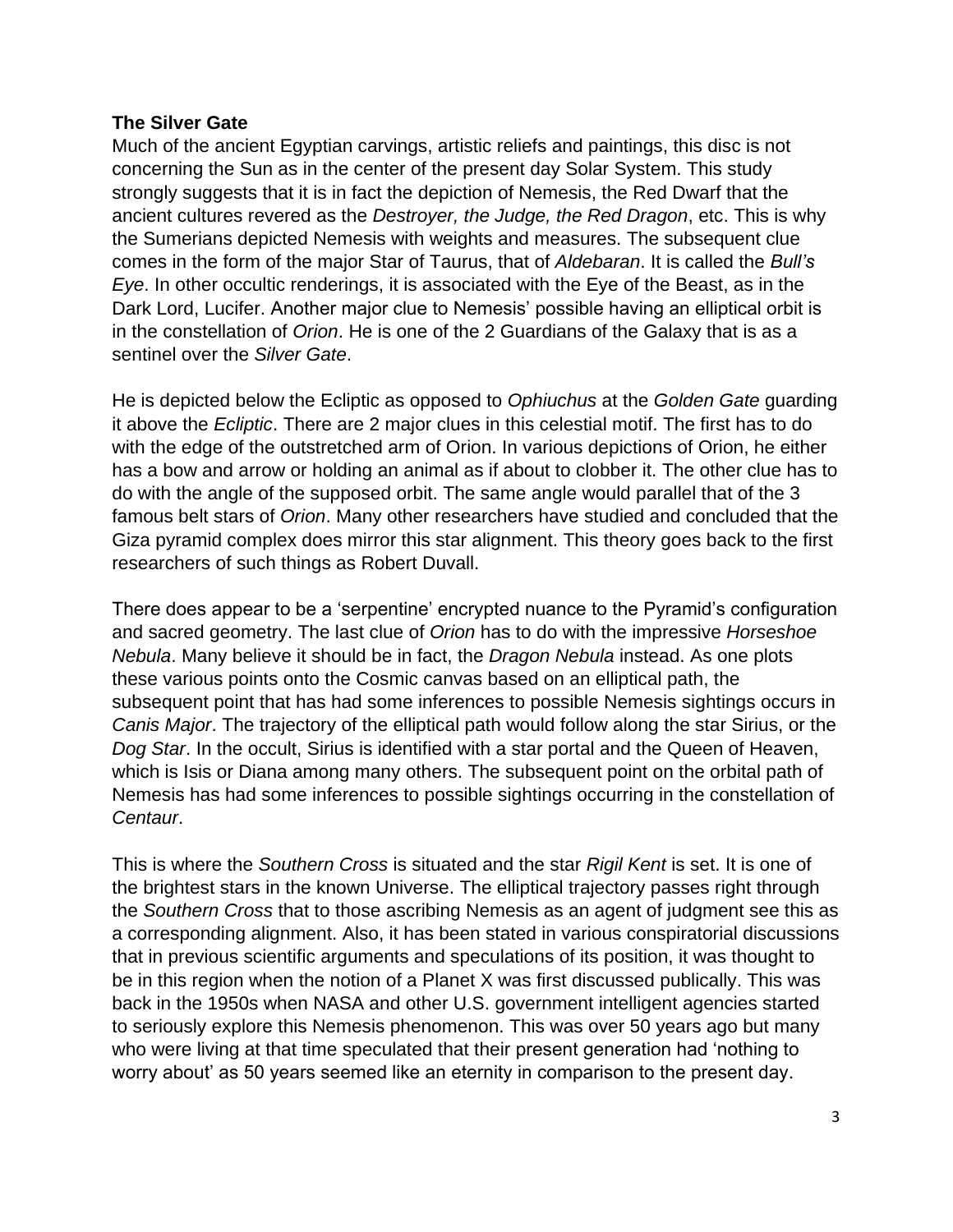## **The Golden Gate**

If this Nemesis trajectory is valid and reliable, it would corroborate with the notion that it is coming from under the *Ecliptic* and the South Pole with reference to Earth's position. It would also corroborate with the supposition that many have insights to such things that it is coming in a 90 degree angle. The next point on the supposed trajectory of the elliptical path of Nemesis is the *Golden Gate*. This is on the south side now of the Cosmic canvas and its sentinel is *Ophiuchus*, the 'Serpent Bearer'. It is believed that the 2<sup>nd</sup> sun, Nemesis is currently traversing in this sign in-between the Serpent Bearer and *Scorpio*.

It is rather interesting that since around 2012, the apparent *Galactic Alignment* occurred and many in the occult believed the famous Mayan Dooms-Day calendar date announced the in-coming Judge on the scene and a possible 11 year countdown. The subsequent years since and leading up to 2023 are to be characterized by the rise of their 'Serpent Bearer' or more precisely the *'Bearer of the Serpent'* which will be the Biblical AntiChrist. Other very interesting and astronomical occurrence, related to *Ophiuchus* have to do with the retrogrades of Saturn and Jupiter; they will be occurring in this sign over the years leading up to 2023. The last major clue thus has to do with the now famous Revelation 12 *Great Sign in the Heaven* motif. If the Nemesis trajectory is extrapolated, the next point will correspond to the intersection of *Virgo* and then *Leo*.

The other Gate is the *Silver Gate* one with proximity to *Orion*. *Orion* is itself another dichotomy as he too is an embodiment of the coming Christ and AntiChrist figure. The Nemesis' orbit will proceed through *Scorpio, Libra* and *Virgo* where on September 23, 2017, many believe it will be the attributing prophetic implication of such a system with its flyby. From there the orbit will proceed to that of *Ophiuchus, Scorpio*, then *Libra* and subsequently *Virgo* as it goes on its way out towards the *Silver Gate.* The Planet X system will be coming out of the area of the *Golden Gate.*

This is the center of the Galaxy with the Zodiac sign of *Ophiuchus*. Based on some models, the Nemesis flyby will be approximately an orbit that encompasses the *Golden Gate* and *Silver Gate* of the Universe. If this is the case, then it would 'mirror' the celestial '*Guardians of the Gates'*. As noted, given this trajectory, the Nemesis flyby will thus travel through the constellation of *Virgo* that would correspond with the book of Revelation *Virgo Sign*. This validates the many esoteric revelations that Nemesis' circuit caused of the prior destructions of worlds in ages past in sync with divine judgments. This orbital model is in essence the 'Circuit of the Dragon'. Serpens is at the *Golden Gate* side, Hydra spans the centerpiece and the *Horse Head Nebula* of *Orion* at the *Silver Gate*. This is the 'Dragon Nebula'.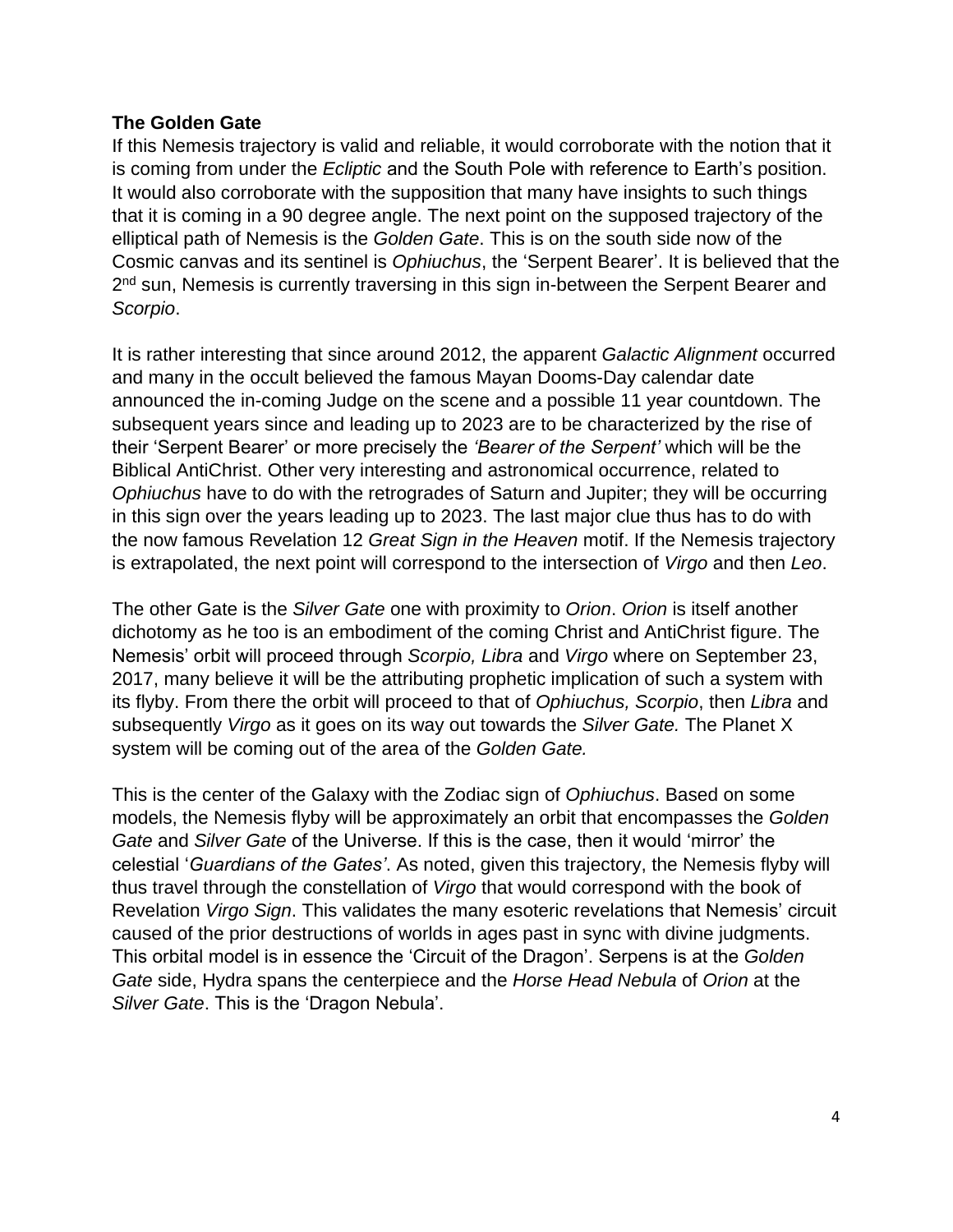## **Time Markers**

This sections is highly suggestive and will stipulate that if the elliptical orbit of Nemesis is indeed an approximation, then the Cosmic canvas also reveals some interesting symmetry and possible further clues as to its circuit. What is very apparent and sticksout is that there are certain points on the orbit that correspond to important celestial markers. For example the 2 *Celestial Gates* are at the upper portion of the Cosmic canvas. The stars of *Rigil Kent* and *Sirius* are at the bottom 'corners'. Both sets are approximately equidistant although the chart illustration is not to a perfect scale.

At either side of the circuit is the star *Aldebaran* in *Taurus*. On the other side is *Ascella* of *Sagittarius*. In the top portion is the delineation of the *Mazzaroth* as already noted with *Virgo* and *Leo*. At the bottom of the circuit would correspond to the region of *Vela*  as in the sail of *Argo* or Ark constellation. Also as noted before the center piece is *Hydra* the 'Cosmic Serpent' in the middle of the entire cosmic circuit of the *Red Dragon.* What these celestial markers are possibly inferring are time markers when Nemesis would be traversing the circuit as the Sun does in the background of the Zodiac. The point being that as the Sun has the 12 Signs of the Zodiac, so too would the 2<sup>nd</sup> Sun as a type or anti-type of the Zodiac.

The ancient motif of the Sumerians for Nemesis or Nibiru as it is so often interchanged with was that of 2 interlocking crosses. One 4-pointed cross was upright with a circle in the middle. The  $2<sup>nd</sup>$  cross was a 4 pronged one made up of wavy lines. This study suggests that possibly this motif corresponded to the 8 main celestial time markers the 2<sup>nd</sup> Sun or Nemesis traversed its circuit with. The following would be the anti-Zodiac configuration of the 2<sup>nd</sup> sun. It basically takes 6 of the current Sign, mainly those associated with the circuit above the *Ecliptic* and then 6 below the *Ecliptic*.

*Above and same Signs eclipsed by 2 nd sun Nemesis*

- *1. Sagittarius*
- *2. Ophiuchus*
- *3. Virgo*
- *4. Leo*
- *5. Cancer*
- *6. Gemini*
- *7. Taurus*

*Those 'new' Sign below the Ecliptic 8. Orion 9. Canis Major 10, Vela 11. Centaur 12. Ara*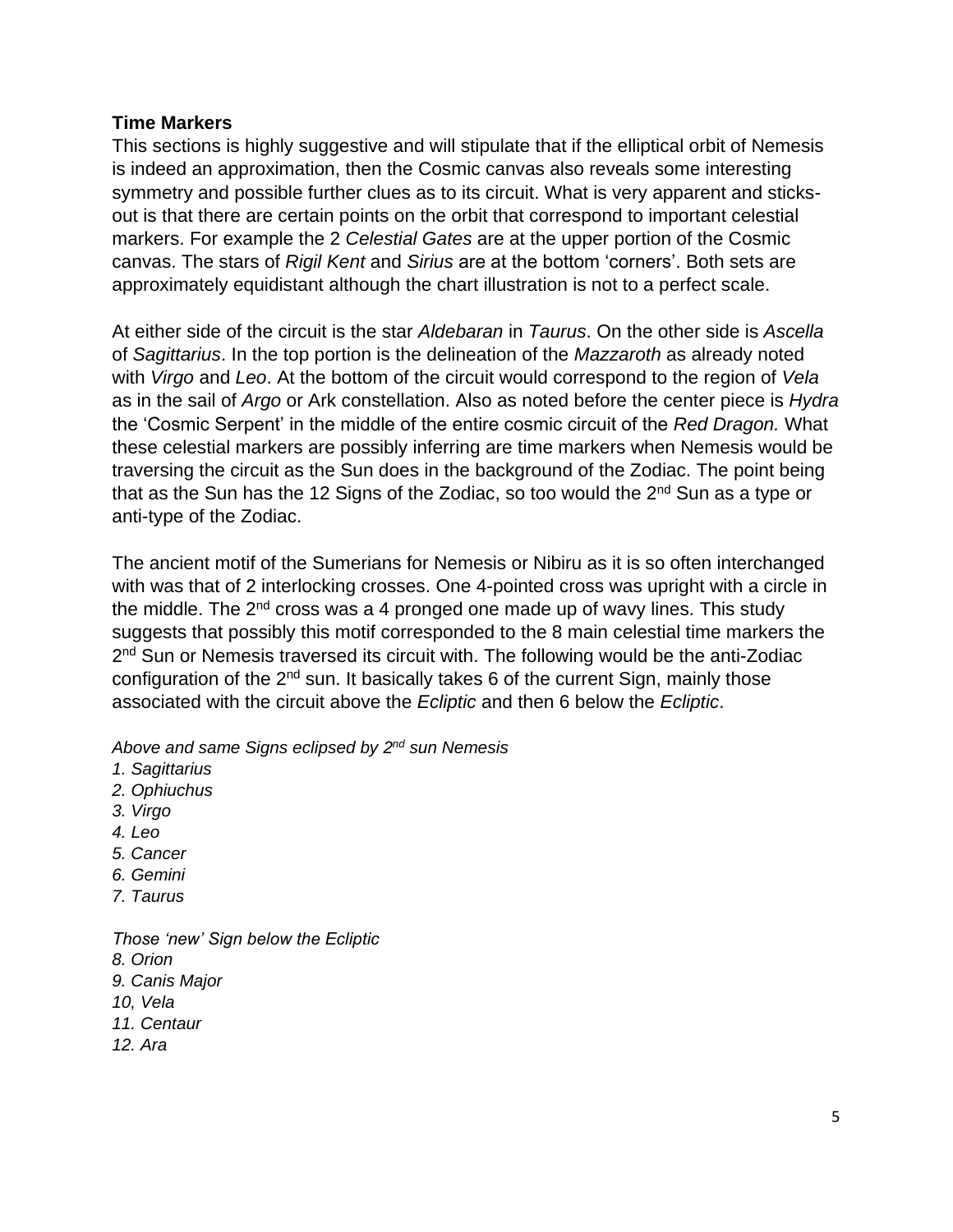## **The Great Sign**

The 7-headed *Red Dragon*, *Virgo* and the *Manchild* are the celestial motifs that make up the description and anthropomorphic characters of the Revelation 12 'Sign'. As this study suggests, the correspondence to the Red Dwarf star system matches the apocalyptic inference to the giant *Red Dragon*. Both have the signature 7 'heads' as with 7 planets correspondence. Both are seen as agents of judgement. Thus if one plots the various points discussed onto the Cosmic canvas and draws a line, the elliptical orbit of the supposed Nemesis *Red Dragon* emerges.

As the Red Dwarf or 'Red Dragon' comes upon *Virgo*, at least astronomically on Rosh HaShanah it will be in if in 'front' of Virgo that has just given birth to the *Manchild* that is symbolized by the planet Jupiter. This planet is the *Planet of the Messiah* among many other prophetic layers of meaning. It will have been 'birthed' 13 days approximately when the 'Sign' is configured on September 23, 2017. According to those that have verified this configuration using NASA database, this specific Virgo configuration has not ever occurred in 7000 years of astronomical data and/or models. Thus the argument is that perhaps Planet X is prophetically associated with Revelation 12.

What is also very telling is that right in the middle of the ecliptic orbit is *Hydra*, the *Cosmic Serpent* or dragon that stretches from the *Celestial Gates*, thus the 'Circuit of the Dragon'. The other emphatic and amazing correlation is that almost at every juncture or point on the elliptical orbit that has been highlighted, the motifs, depictions or inferences have been to a dragon, serpent or beast-like depiction. The list of this Nemesis-to-Dragon association is listed as follows starting from the traversing of the *Silver Gate*.

- *1. Red Disc in-between Apis the Bull which is a beast.*
- *2. Parallel orbit to angle of Orion's belt.*
- *3. Dragon Nebula or Horseshoe conferences.*
- *4. Dog Star Sirius, Queen of Heaven, ISIS, Diana.*
- *5. Eclipsing of the Southern Cross at Centaur where the Serpent of Lucifer was judged.*
- *6. Traversing the Galactic Center or the Golden Gate.*
- *7. Traversing the Sign of Ophiuchus during Saturn and Jupiter's retrogrades.*
- *8. The convergence of the Revelation 12 Virgo Sign.*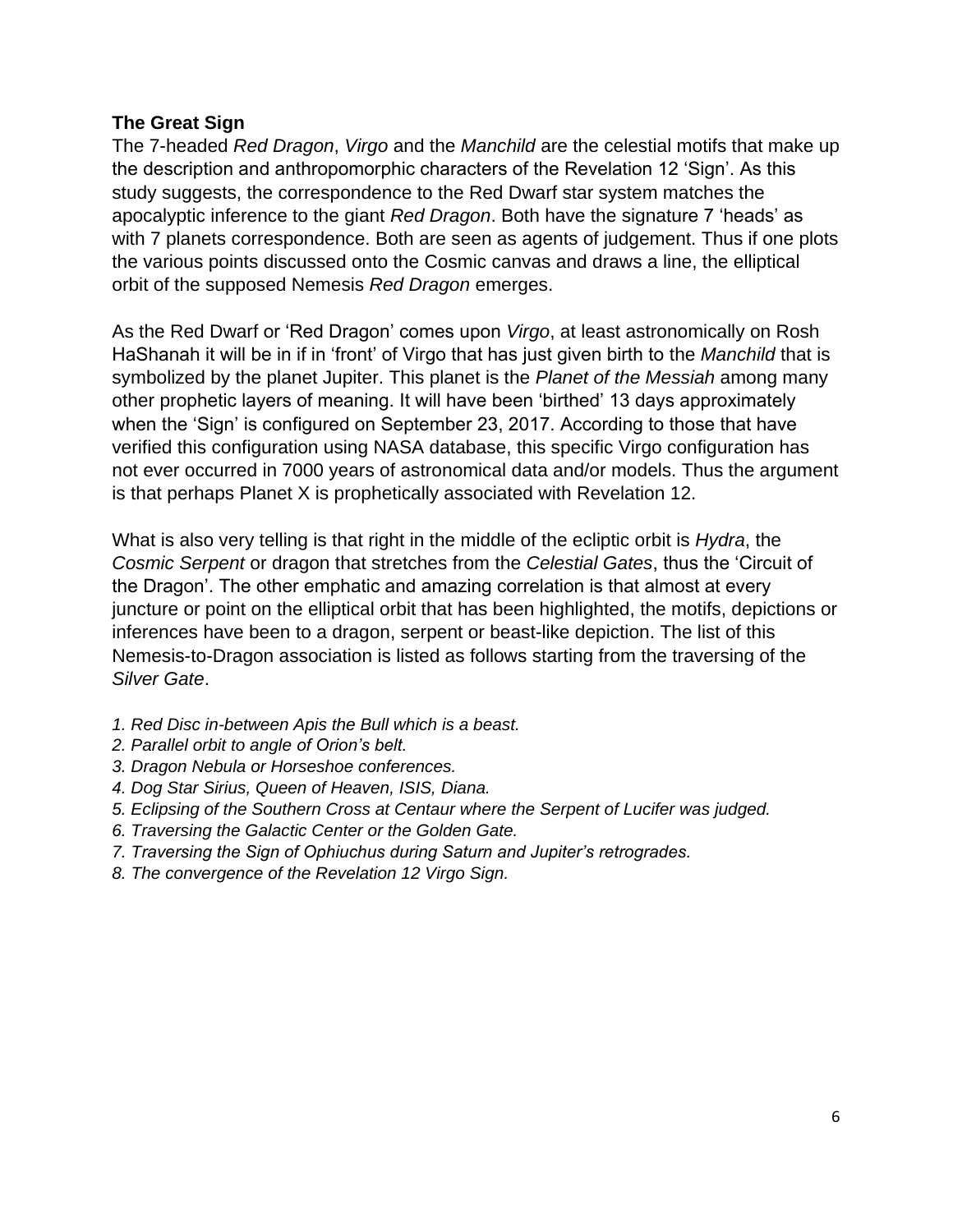#### **The Anti-Zodiac**

The ancient Sumerian motif of the *Black Sun*, Nemesis perhaps was designed to depict the cardinal points within its circuit. As the circuit of the Dragon is said to be comet-like or elliptical in nature, there are certain points that are associated with the circuit as it traversed counterclockwise in the Solar System. This study suggests that the superimposed crosses are a depiction of this star and cosmic quadrant association. This is based on the notion of having the comet-like circuit compressed to configure a 360 degree circle motif and perspective. This coefficient of 360 could also lend some credence to the notion that the *Shar* or 1 year circuit of Nemesis is either 3600 years long or as short as 360 years in duration,

The first cross it the 4-pointed cardinal cross. I points to the north, south, east and west. However pertaining to the Nemesis theory and circuit, it points to the *Golden Gate* and the *Silver gate* on the same axis of the *Ecliptic*. The perpendicular points would correspond to the Virgo-Leo delineation of the *Mazzaroth* or Zodiac and the opposite point would correspond to the region of *Vela*. The center piece or circle within the circle would represent the *Hydra* constellation.

The 2<sup>nd</sup> superimposed cross is that of the wavy line at an approximate 45 degree rotation. In one meaning of the motif, it can suggest the 'Planet of the Crossing' as it either crosses the *Ecliptic* or the Sun of the Solar System. In other possible meanings, it can be also an inference that one of the points of the suggested circuit bypasses the *Southern Cross*. Based on the suggested configuration subsequent points associated with the wavy cross, the quadrants infer the following. The star *Zubeneschamaili* in the constellation of *Libra* is one point on the circuit. The 2nd star is that of *Pollux* in the constellation of *Gemini*, the couple. The 3rd point is that of *Sirius,* the Dog Star of *Canis Major* and the 4<sup>th</sup> point of the wavy cross is that of *Rigil Kent* in *Centaur*.

What this possible motif association with the circuit of the Dragon may also suggest then is that at least .33 of the circuit is traversed through an alternative anti-type of Zodiac. Mainly the point is that Nemesis' trajectory circumvents 1/3 of a new Zodiac with new signs. This means that as the Sun has it association with the 12 signs of the Zodiac or *Mazzaroth*, so too does its nemesis, or the 2<sup>nd</sup> sun as its binary anti-type. The section of the Zodiac that is 'new' would be that 33% part that is below the *Ecliptic*. This new percentage would consist of only 4 constellations, starting with *Orion, Canis Major, Vela* and *Centaur*.

It has the description of the celestial body exactly matching the depiction of the fiery winged *Red Dagon* with 7 heads that seeks to devour the *Manchild*, i.e., Jupiter birthed from a Virgin. However to emphasize, this study is not emphatically asserting the fact that on September 23, 2017 Nemesis will appear on this date. As a 'sign' goes, at least one that is specifically Biblically prophetic, it signals a coming of the implied event or occurrence. The 'Sign' itself is not the 'Sign'. The point is that on that date the 'Sign' will have occurred at least astronomically but the actual one involving the supposed return of Nemesis as the *Red Dragon* would still be 2-4 years in the future.